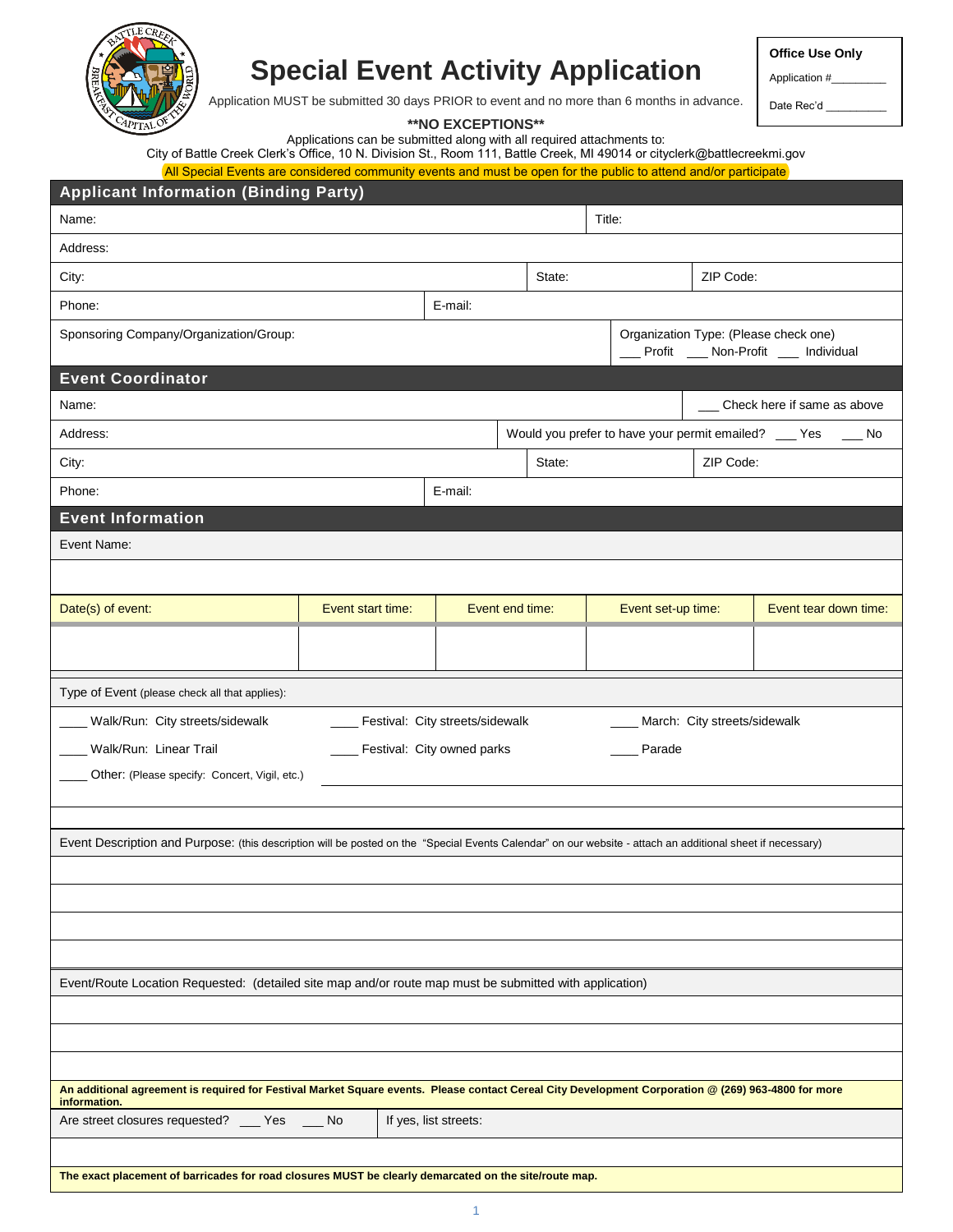| <b>Event Name:</b>                                                                                                                                                                                                                                                                                                                                                                                                                                                     | <b>Application #:</b>                   |  |                                                                                                                                                                                |  |  |
|------------------------------------------------------------------------------------------------------------------------------------------------------------------------------------------------------------------------------------------------------------------------------------------------------------------------------------------------------------------------------------------------------------------------------------------------------------------------|-----------------------------------------|--|--------------------------------------------------------------------------------------------------------------------------------------------------------------------------------|--|--|
| <b>Event Information - Continued</b>                                                                                                                                                                                                                                                                                                                                                                                                                                   |                                         |  |                                                                                                                                                                                |  |  |
| Please describe your parking plan to accommodate attendance:                                                                                                                                                                                                                                                                                                                                                                                                           |                                         |  |                                                                                                                                                                                |  |  |
|                                                                                                                                                                                                                                                                                                                                                                                                                                                                        |                                         |  |                                                                                                                                                                                |  |  |
|                                                                                                                                                                                                                                                                                                                                                                                                                                                                        |                                         |  |                                                                                                                                                                                |  |  |
| Parking MUST be clearly demarcated on the site/route map. If you plan to use private property for event parking, you are required to obtain a written agreement<br>signed by the property owner. A copy of the agreement MUST be submitted with this application.                                                                                                                                                                                                      |                                         |  |                                                                                                                                                                                |  |  |
| Expected attendance:                                                                                                                                                                                                                                                                                                                                                                                                                                                   |                                         |  |                                                                                                                                                                                |  |  |
| Will inflatables (bouncy houses, slides, obstacle courses, etc.) be used during this event? ___ Yes ___ No                                                                                                                                                                                                                                                                                                                                                             |                                         |  |                                                                                                                                                                                |  |  |
| completed and signed by the inflatable supplier/owner. Additional insurance may be required.                                                                                                                                                                                                                                                                                                                                                                           |                                         |  | Placement of inflatables MUST be clearly demarcated on the site/route map. The Indemnification Agreement for Use of Inflatables on City Property MUST be                       |  |  |
| Will alcohol be served? __ Yes __ No                                                                                                                                                                                                                                                                                                                                                                                                                                   | Will alcohol be sold? __ Yes __ No      |  | If you plan to serve/sell alcohol at your event, you will need a<br>Liquor License issued by the MLCC as well as Liquor Liability<br>Insurance.                                |  |  |
| Will food be cooked/prepared on site?<br>$\sqrt{Y}$ es $\sqrt{Y}$ No                                                                                                                                                                                                                                                                                                                                                                                                   | Will food be sold? ___ Yes ___ No       |  | If you plan to serve/sell prepared food you must contact the<br>Calhoun County Health Department (269-969-6341) to<br>determine if a Temporary Food Service License is needed. |  |  |
| Will a tent be used during this event?<br>$\rule{1em}{0.15mm}$ Yes $\rule{1em}{0.15mm}$ No                                                                                                                                                                                                                                                                                                                                                                             | If yes, how many tents will be on site? |  | Tent size:                                                                                                                                                                     |  |  |
| from the City of Battle Creek Inspections Department (269-966-3382).                                                                                                                                                                                                                                                                                                                                                                                                   |                                         |  | Placement of tent(s) MUST be clearly demarcated on the site/route map. Tents larger than 100 square feet will require a building permit and approved inspection                |  |  |
| Is the event information online? __ Yes __ No                                                                                                                                                                                                                                                                                                                                                                                                                          |                                         |  | Has this event occurred in Battle Creek before? __ Yes<br>– No                                                                                                                 |  |  |
|                                                                                                                                                                                                                                                                                                                                                                                                                                                                        |                                         |  |                                                                                                                                                                                |  |  |
| <b>City Services Requested</b>                                                                                                                                                                                                                                                                                                                                                                                                                                         |                                         |  |                                                                                                                                                                                |  |  |
| _*Banner Installation: ___ Downtown<br>_Street Closings<br>Clean up by the City (\$50.00 per hour)<br>Police Security (current overtime rate per Officer)                                                                                                                                                                                                                                                                                                              | (\$100 Downtown)                        |  | Barricades Type III # requested<br>Parking Spaces in City owned lots (\$.50 per space/day)<br>Electricity (\$25 per day)<br>Wagner Drive Pavilion in Bailey Park (\$25)        |  |  |
| *If Banner Installation is requested, please provide the size, shape, material and a description of the banner:                                                                                                                                                                                                                                                                                                                                                        |                                         |  |                                                                                                                                                                                |  |  |
|                                                                                                                                                                                                                                                                                                                                                                                                                                                                        |                                         |  |                                                                                                                                                                                |  |  |
| Fees will be invoiced and are payable at the City Treasurer's Office. Fees are in accordance with the "Fee, Bond and Insurance Schedule"<br>and other established charges.<br>Only a removable medium, such as chalk and/or tape, can be used to mark event areas or routes. No paint of any kind is permitted. Tape<br>must be removed once event is over.                                                                                                            |                                         |  |                                                                                                                                                                                |  |  |
| <b>Attachment Checklist</b>                                                                                                                                                                                                                                                                                                                                                                                                                                            |                                         |  |                                                                                                                                                                                |  |  |
| Detailed Site Plan with clear demarcation of all areas being used and for what purpose<br>Run/Walk/Parade/March Route Map with turn by turn directions. Barricade placement must be clearly demarcated<br>on the map including the number that will be used at each closure<br>Copy of Liquor License (if applicable)<br>Articles of Incorporation, Partnership Agreement, Charter or other organization documents (if applicable)<br>Insurance binder (if applicable) |                                         |  |                                                                                                                                                                                |  |  |
| It is the applicant's responsibility to understand how all COVID-19 regulatory requirements may affect their<br>event, including restrictions on gathering sizes. All guidelines set by the CDC and MDHHS must be adhered to<br>Applications missing required attachments will not be accepted!                                                                                                                                                                        |                                         |  |                                                                                                                                                                                |  |  |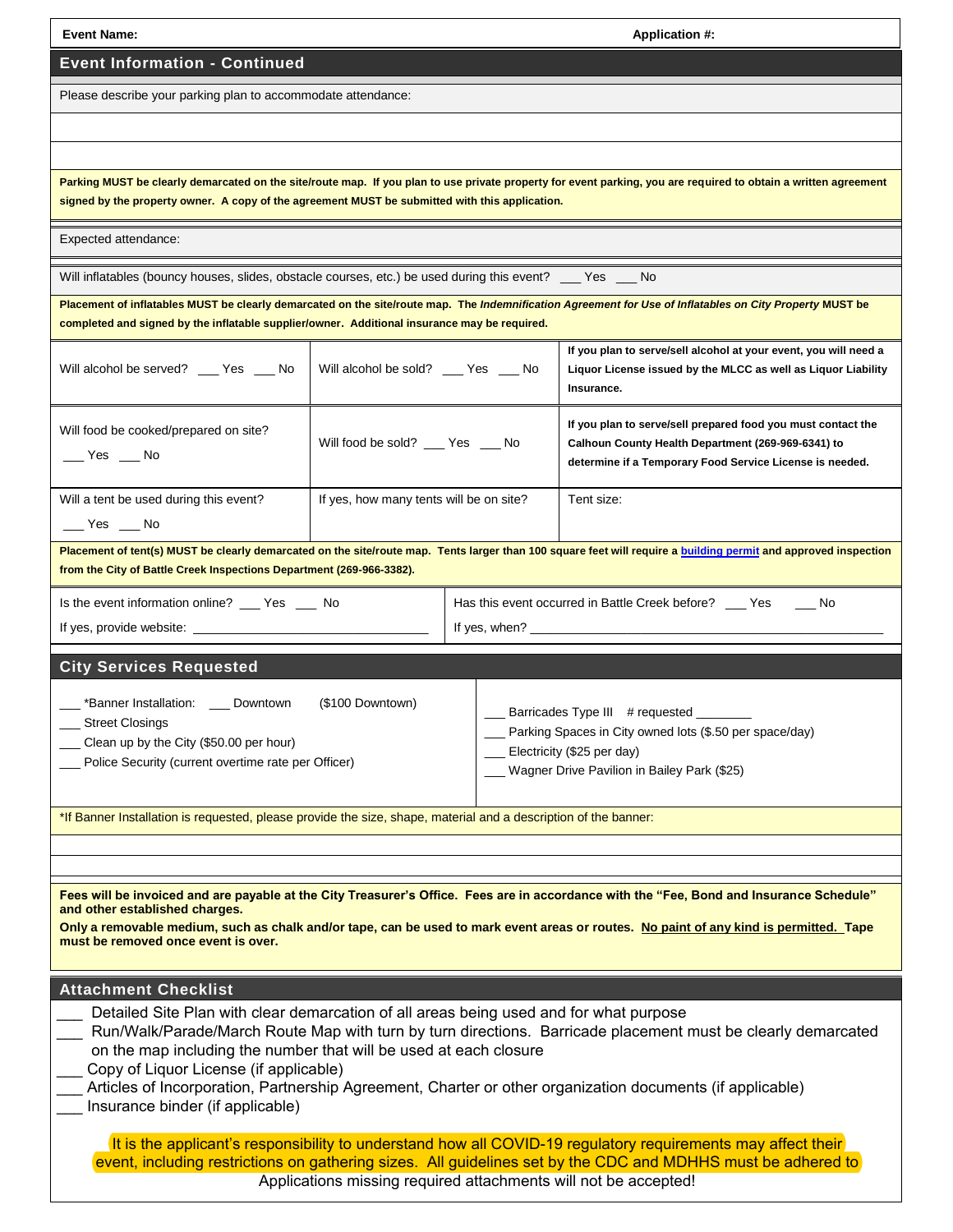#### **Event Name: Application #:**

#### **The following Indemnification Agreement and the Special Event Application Submission Agreement MUST be signed**

### **Indemnification Agreement**

The undersigned agrees and promises, as a condition of approval of this request for use of public property, to defend, indemnify and save harmless the City of Battle Creek, its agents, officials and employees, from all suits, claims, damages, causes of action or demands of any kind and character arising out of, resulting from, or in connection with the use of said public property.

| Date: |
|-------|
|       |

Signature of Witness: Date: Date: Date: Date: Date: Date: Date: Date: Date: Date: Date: Date: Date: Date: Date: Date: Date: Date: Date: Date: Date: Date: Date: Date: Date: Date: Date: Date: Date: Date: Date: Date: Date: Da

### **Special Event Application Submission Agreement**

By signing, I am stating that I have read through and completed all sections of the application that pertain to my event, I have included all required attachments and that all my statements are true. I understand that submittal of this application does not guarantee approval of my event. I understand that I may be asked to make some adjustments to my plans based on the availability of staff, equipment, construction, and the scheduling of other events. I also understand that I am responsible for all fees invoiced for any requested City services and/or equipment.

| Signature of Applicant: | Date: |
|-------------------------|-------|
|                         |       |
| Signature of Witness    | Date: |
|                         |       |

## **Indemnification Agreement for Use of Inflatable's On City Property**

Must be completed by inflatable supplier if your special event will include use of inflatables on City property.

| Name of Company/Supplier: |        |
|---------------------------|--------|
| Address:                  | Phone: |

Name of Owner:

Address: Phone: Phone: Phone: Phone: Phone: Phone: Phone: Phone: Phone: Phone: Phone: Phone: Phone: Phone: Phone: Phone: Phone: Phone: Phone: Phone: Phone: Phone: Phone: Phone: Phone: Phone: Phone: Phone: Phone: Phone: Pho

Email Address:

In consideration for permitting the business owner ("OWNER") to rent, supply and place a bounce house or similar inflatable on the City of Battle Creek's ("CITY") grounds and/or facilities and to the furthest extent allowed by law, OWNER does hereby agree to indemnify, hold harmless and defend the CITY and each of its officers, officials, employees, agents and authorized volunteers from any and all loss, liability, fines, penalties, forfeitures, costs and damages (whether in contract, tort or strict liability, including but not limited to personal injury, death at any time and property damage) incurred by CITY, OWNER, PERMITTEE (Renter) or any other person, and from any and all claims, demands and actions in law or equity (including attorney's fee and litigation expenses), arising or alleged to have arisen directly or indirectly out of the operation and use of the inflatable. OWNER'S obligations under the preceding sentence shall apply regardless of whether City or any of its officers, officials, employees, agents or authorized volunteers are negligent, but shall not apply to any loss, liability, fines, penalties, forfeitures, costs or damages caused solely by the gross negligence, or caused by the willful misconduct, of CITY or any of its officers, officials, employees, agents or authorized volunteers.

| Signature of Owner:  | Date: |
|----------------------|-------|
| Signature of Witness | Date: |

#### **Certificate of Insurance**

A Certificate of Insurance in the amount of at least \$500,000 which shall include the description, date and location of the event may be required by Risk Management and must be provided no less than 30 days prior to the event. If you are serving or selling alcohol, an additional \$1,000,000 Liquor Liability Certificate of Insurance is required in addition to your General Liability Insurance**. The City of Battle Creek must be listed as the Certificate Holder and shall be named as an "Additional Insured"**. The City reserves the right to require higher levels of insurance based on the risk factors and past experience. Please contact Risk Management at (269) 966-3377 with any questions regarding insurance requirements.